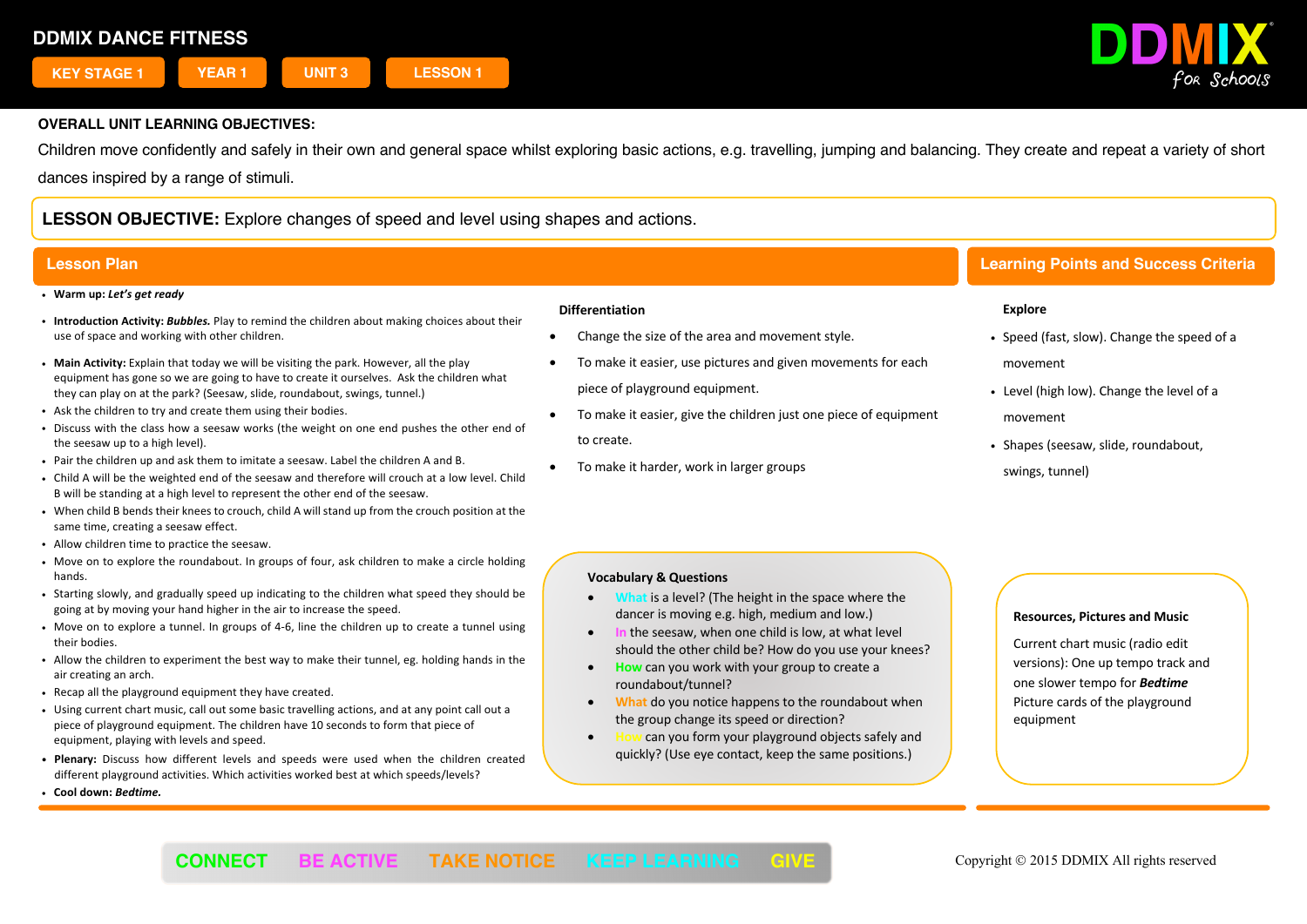

Children move confidently and safely in their own and general space whilst exploring basic actions, e.g. travelling, jumping and balancing. They create and repeat a variety of short dances inspired by a range of stimuli.

**LESSON OBJECTIVE:** Create the beginning of a dance sequence.

## **Lesson Plan**

- ! **Warm up:** *Let's get ready*
- ! **Introduction Activity:** *What shape can you make?* Use this activity to encourage teamwork amongst the children by making shapes with their bodies in their groups.
- ! **Main Activity:** Recap the playground equipment that the children created in the previous lesson.
- ! Explain to the children that we are going to create a dance sequence about a brilliant day at the park, however all dances require a beginning so ask the children where did they begin their day? In their bed. Ask children to imitate getting into bed to begin the dance. The dance beginning requires stillness so that it is clear the audience know the dance is about to start.
- ! Park dance beginning:
- $\cdot$  Hold still pose in bed 8 counts
- ! Using 8 counts for each movement or gesture, begin to build a sequence, e.g. waking up and yawning for 8 counts.
- ! Using ideas from the warm up, get the children to put their hand up to pick a movement that they do in the mornings, e.g. brushing teeth.
- ! Build up the sequence, allowing the children to recap after adding each new movement.
- . Waking up and vawning for 8 counts.
- ! Waking up and yawning for 8 counts. Walking on the spot to the bathroom for 8 counts.
- ! Waking up and yawning for 8 counts. Walking on the spot to the bathroom for 8 counts. Brushing teeth for 8 counts
- . Make sure there is variation between movements. Encourage the use of travelling movements between each gesture to create a clear narrative, e.g. Skipping to get to the park. Develop the sequence to arrive at the park.
- . Using two pieces of playground equipment from the previous week (Seesaw, slide, roundabout, swings, tunnel), encourage the children to create a middle sequence for the dance (e.g. beginning – tunnel – roundabout) using a suggested 8-16 counts for each piece.
- Practise the whole dance sequence

! **Cool down:** *Bedtime*

! **Plenary:** Discuss the beginning of the dance including where the dance begins and why it is important for dances to have a clear beginning.

### **Differentiation**

- To make it easier, use only one shape to continue sequence
- ! To make it harder, children create all different items of playground equipment.
- ! To make it harder, include their own movements within the beginning and create more/different shapes and actions for playground equipment.

## **Learning Points and Success**

**Criteria**

- Stillness to indicate the beginning of a dance
- Use of gesture and movement
- Movement or gesture to last for 8 counts

### **Vocabulary & Questions**

- **Why** should the sequence start with stillness? (To show the audience the dance is about to begin.)
- **How** can you use gestures to show the audience where you are or what you are doing?
- **Which** travelling movement can you use to get to the park.
- **Is each gesture/movement clear? Are there any** changes that could improve the flow of the dance?
- **How** many counts did your group need to create the playground equipment? Can it be done more quickly?

### **Resources, Pictures and Music**

Current chart music (radio edit versions) Picture cards of playground equipment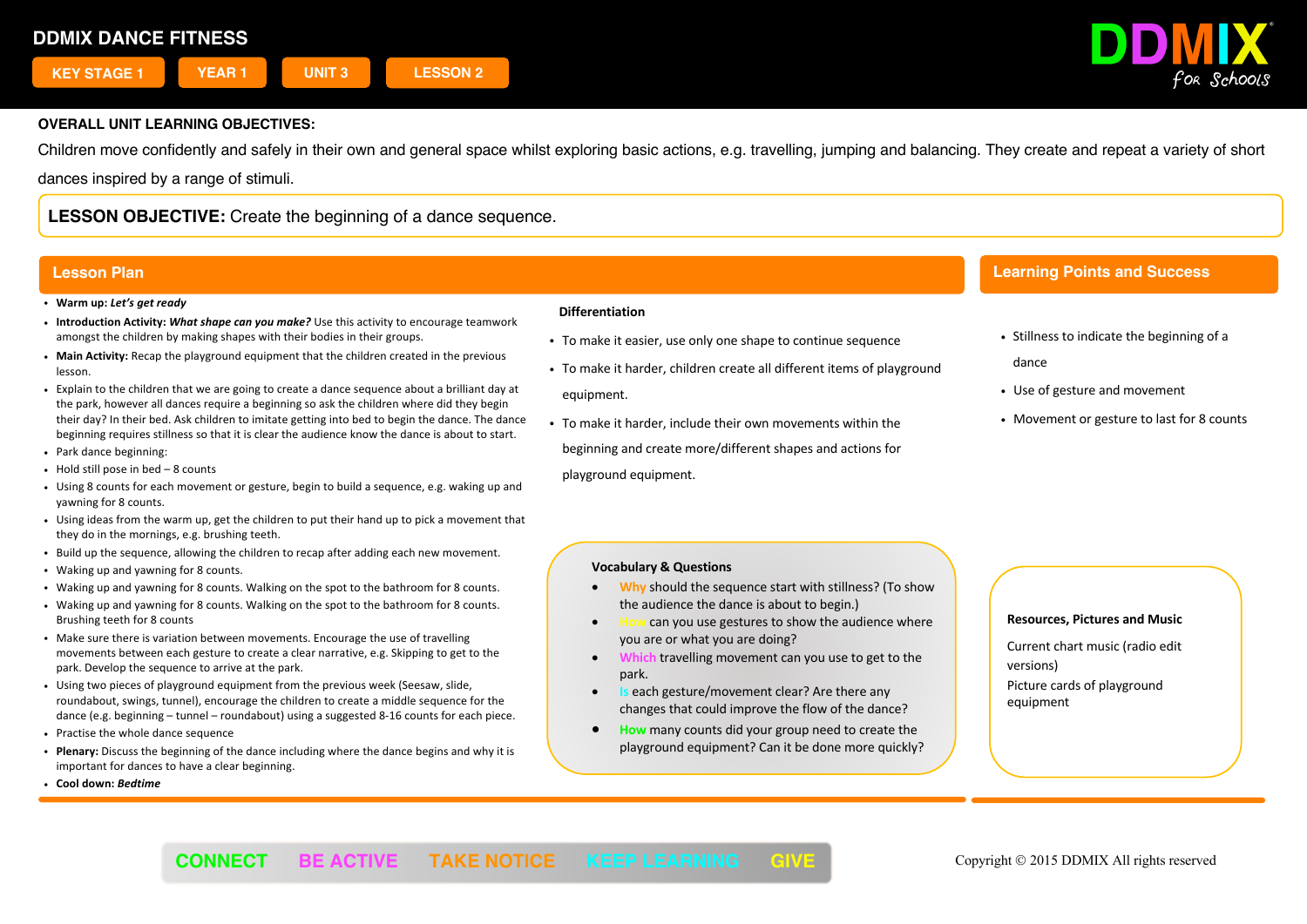

Children move confidently and safely in their own and general space whilst exploring basic actions, e.g. travelling, jumping and balancing. They create and repeat a variety of short dances inspired by a range of stimuli.

**LESSON OBJECTIVE:** Create a dance sequence with a clear beginning, middle and end.

- ! **Warm up:** *Let's get ready*
- ! **Introduction Activity:** Recap the dance sequence from the previous lesson, making sure all the actions are being performed to an 8-count beat.
- ! **Main Activity:** Explain to the class that we have created a beginning and a middle to our dance sequence. We now need to create an ending to show the audience that the dance has finished.
- ! Give the children time to finish off the middle of their dances that they started to create in the previous session (this will involve 2 shapes from session 1, e.g. tunnel and roundabout).
- ! Ask the children how/where could they end their dance? Where do they normally finish their day?
- ! As a class, children decide how to finish their dance sequence. (This could involve using movements and gestures that have been used in the *Bedtime* cool down.)
- Encourage the use of 8 counts per movement.
- . Practise the sequence and them perform in two halves.
- ! **Plenary/Cool down:** Discuss with the children the story that they have created through their movement and gestures. What did do during different parts of the dance? Why is it important to have moments of stillness at the very beginning and at the end of a dance?

### **Differentiation**

- . To make it easier, repeat one shape twice during the middle section.
- ! To make it harder, add changes of levels and direction to their movements.
- ! To make it harder, create their own ending in small groups with different levels and directions.

## **Vocabulary & Questions**

- **Why** are dancers still at the beginning and the end of a dance? (To show the audience the dance is about to start, or it has finished.)
- **How** did you work with others to create and perform the dance?
- **What** are the three stages of the dance?
- **Which** part of the dance needs the most energy?
- **What** gestures/equipment did you see in the group's performance? Which were the clearest? Could you suggest any improvements?

## **Lesson Plan Learning Points and Success Criteria**

### **Dance sequence**

- ! Beginning, middle and end
- ! Use gestures and movement in a sequence
- ! Stillness to show beginning and end of the dance

### **Resources, Pictures and Music**

Current chart music (radio edit versions) Picture cards of playground equipment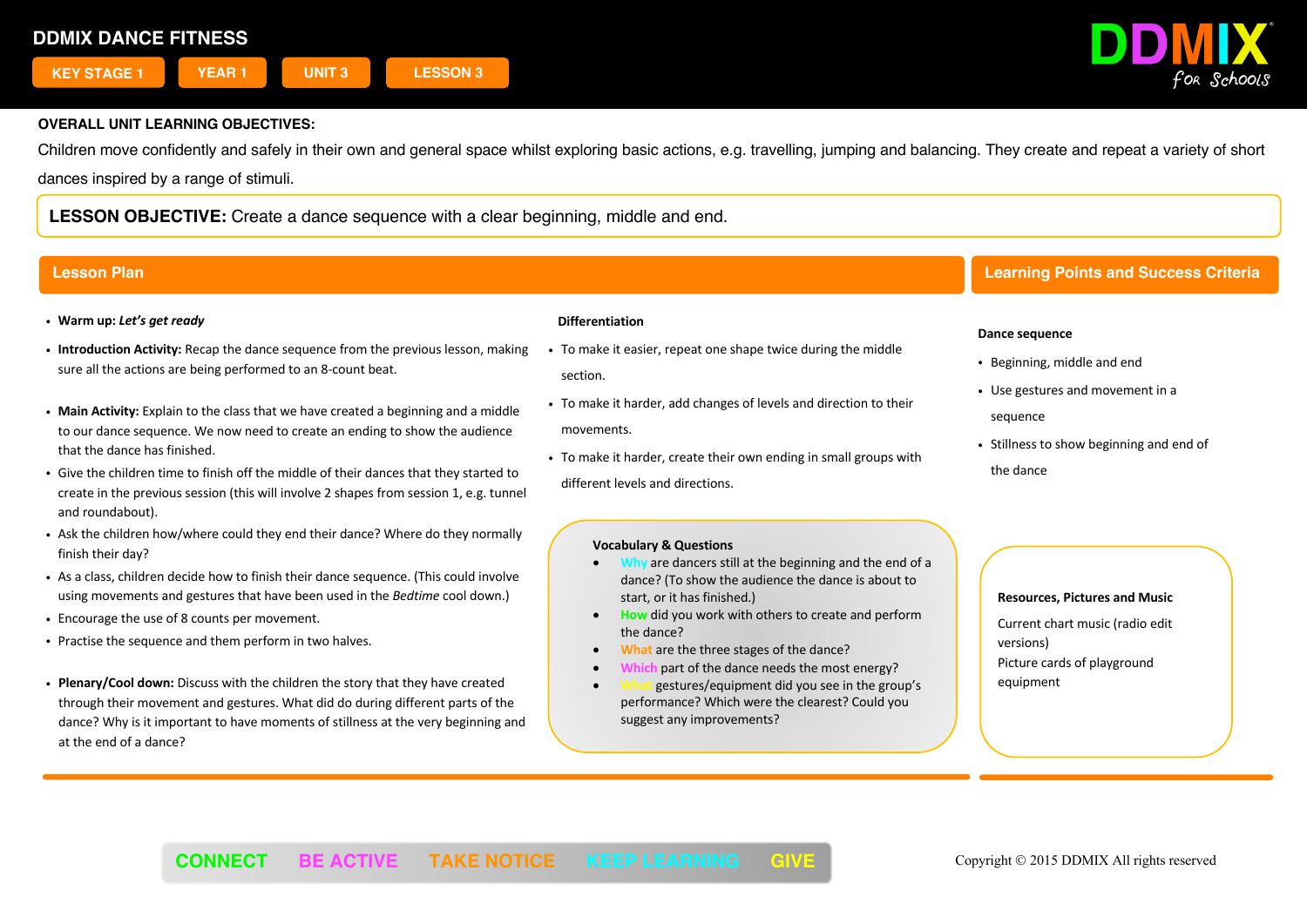

Children move confidently and safely in their own and general space whilst exploring basic actions, e.g. travelling, jumping and balancing. They create and repeat a variety of short dances inspired by a range of stimuli.

**LESSON OBJECTIVE:** Identify qualities of movement and apply them to portray a (toy) character.

## ! **Warm up:** *Remote control.*

- ! **Introduction Activity:** Ask the children to suggest some of their favourite toys and demonstrate how they move. Children move around the room and the teacher calls out different toys that have been mentioned. Encourage the children to move around the room as those toys.
- ! Discuss the different ways the children moved as those toys. E.g. A Toy soldier has sharp and strong movements and a Rag doll has slow, soft and floppy movements.
- ! **Main Activity:** Picking a handful of toys, let the children create different ways for the toys to move using 8 counts for each. For example:
	- Toy soldier: Sharp and Strong 8 marches with sharp arm movements (individually)
	- $\bullet$  Rag doll: Soft and floppy 8 soft and floppy skips (individually)
	- Train: Continuous and slow Perform 8 sliding steps and circular chugging arms (groups of 3)
	- Jack in the box: Strong and explosive Crouch for 6 counts and star jump for 2 counts (groups of 4-5)
- . Recap all the toys that they have created.
- Now get the children to imagine that they are toys in a toy box. When they hear the name of a toy, the children must become that toy and demonstrate the related movement, however if they hear the phrase 'Toys sleep' they must freeze. Repeat allowing them to have a few turns demonstrating the different toy movements
- **Plenary:** Discuss the different qualities associated with each of the toys and the movements used to demonstrate them
- **Cool down:** Using *Bedtime*, adapt it so that the children become toys of their own choice, getting ready to be put back in the toy box.

### **Differentiation**

- To make it easier do not add any arm movements. Simplify the travelling movements i.e. by using walking instead of skipping.
- To make it harder, create a Jack in the box and Train as a group
- To make it harder, move around the area in character.

## **Lesson Plan Learning Points and Success Criteria**

- Speed (fast/slow)
- Energy (strong/soft)
- Flow (smooth/sharp)
- Move to 8 counts

### **Vocabulary & Questions**

- **Is** your toy strong or soft? (E.g. rag doll is very floppy, soldier is very strong.)
- **How** can you show the correct movement quality with your body?
- **How** fast does your toy move? Does it always move at the same speed? (Train and Jack in the box start slowly but can speed up.)
- **For** the class to perform together, how many counts should each movement last for? (8 counts.)
- character (toy) was the most believable?

### **Resources, Pictures and Music**

Current chart music (radio edit versions) Picture cards of Toys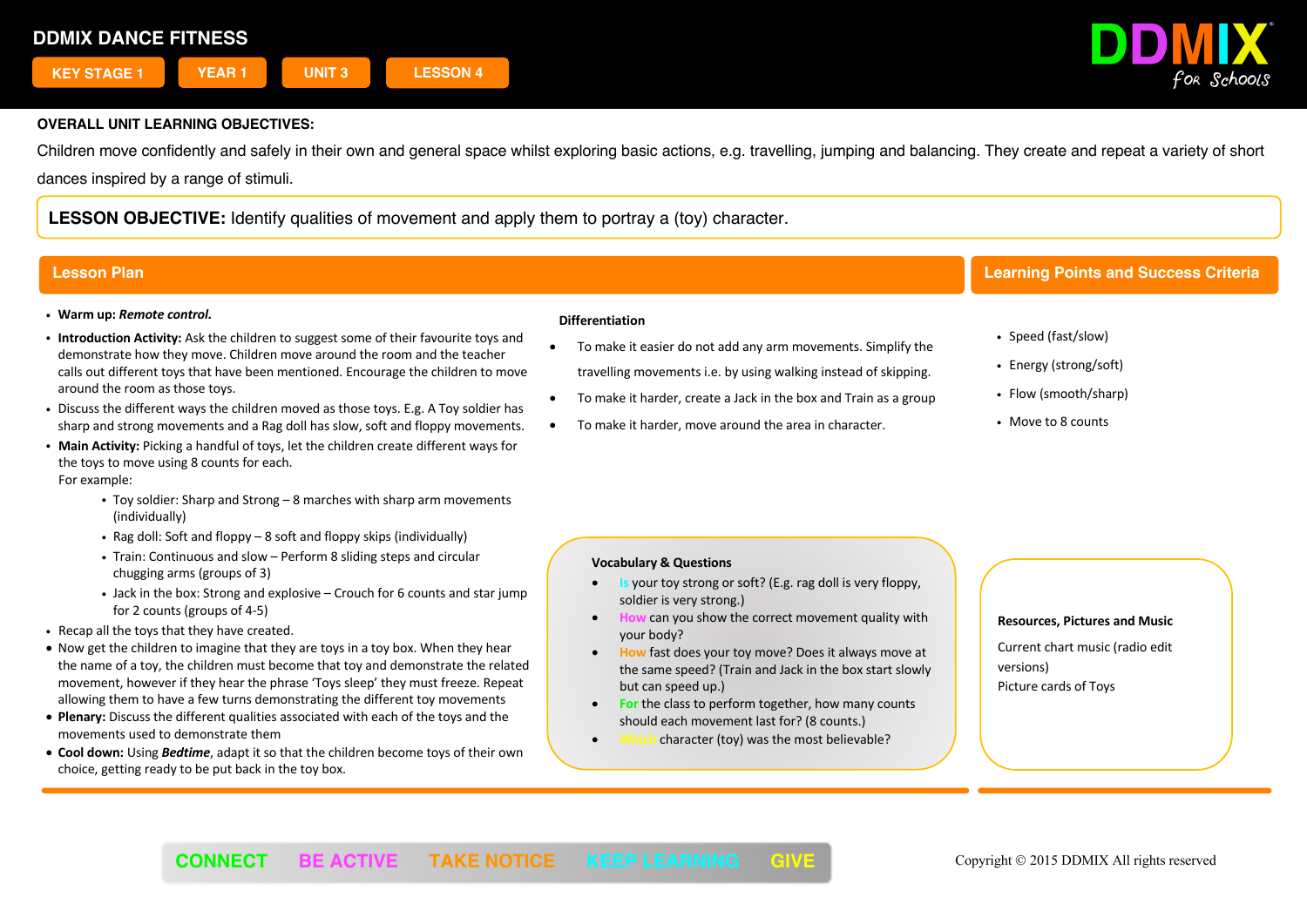

Children move confidently and safely in their own and general space whilst exploring basic actions, e.g. travelling, jumping and balancing. They create and repeat a variety of short dances inspired by a range of stimuli.

**LESSON OBJECTIVE:** Create a dance sequence focusing on movement qualities.

- ! **Warm up:** *Move Master,* using toy themed movements
- ! **Main Activity:** Explain to the children that they are going to create a dance sequence using the toys and their movements. This dance must include:
	- Beginning, middle and an end
	- Appropriate movement qualities
	- Stillness, movement, gestures
	- Use of 8 counts
- ! Toy dance beginning: Discuss with the class where toys are kept (in the toy box) children decide on their own starting position of toy soldiers in a toy box.
- . Hold beginning position for 8 counts.
- . Allow 8 counts for toys to wake up/get switched on.
- . Discuss with the class which toy they want to impersonate for the first part of the dance, e.g. rag doll.
- Use the Rag doll movement for 8 counts.
	- Beginning positon 8 counts
	- Beginning position  $-8$  counts. Wake up toys  $-8$  counts
	- Beginning position 8 counts. Wake up toys 8 counts. Rag doll skips 8 counts.
- . Keep building on movements allowing the children to select the next toy to include until you have created a basic sequence that links together.

Beginning position - Wake up toys -Rag doll skips -Soldier marches -Jack in the box - Soldier marches to get to the train -Train back to toy box

- ! Make sure you keep going back to practise the sequence after adding new movements.
- . Allow children to choose their ending position when they are back in the toy box to finish the dance.
- ! Practise the sequence, including working as a group to create the Jack in the box and Train characters.
- ! **Plenary:** Discuss the contrasting movement qualities of the different toys. Children identify the similarities and differences between how the different toys move.
- ! **Cool down:** Using *Bedtime,* adapt so that the children become toys of their choice getting ready to be put back into the toy box.

### **Differentiation**

- To make it harder, children get into larger groups to create the Jack in the Box and the Train.
- To make it easier, repeat movements of one character. perform movements on your own. Use the same beginning and end.
- To make it harder, vary the levels and shapes used.

# **Lesson Plan Learning Points and Success Criteria**

## **Character**

- ! Beginning, middle and end
- Use gestures and movement in a

sequence

. Use appropriate movement qualities

## **Vocabulary & Questions**

- **Why** do dancers remain still at the beginning and the end of a dance? (To show the audience it is about to start, or it has finished.)
- **Which** gestures/movements could you add to suit your character?
- **How** many counts does each movement last for?
- **Why** is it helpful to practice in groups? (Check timing of movements, share ideas, help each other.)
- **Are** you using the correct movement quality for each character? How could you make it clearer?



**Resources, Pictures and Music**

Pictures of toys